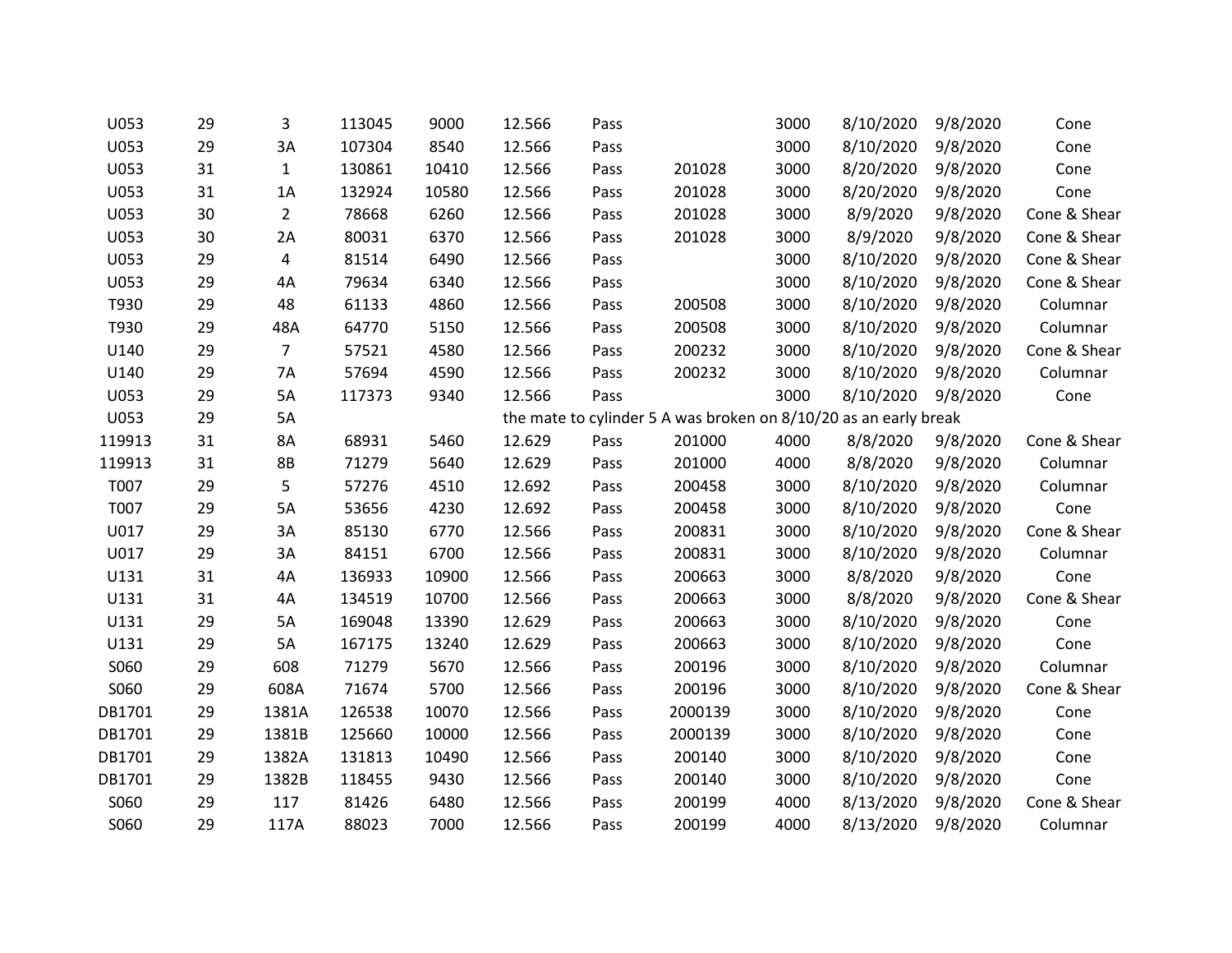| S060   | 29 | 118   | 100127 | 7970   | 12.566 | Pass | 200199 | 4000 | 8/13/2020 | 9/8/2020 | Cone         |
|--------|----|-------|--------|--------|--------|------|--------|------|-----------|----------|--------------|
| S060   | 29 | 118A  | 97267  | 7740   | 12.566 | Pass | 200199 | 4000 | 8/13/2020 | 9/8/2020 | Cone         |
| S060   | 29 | 119   | 71573  | 5700   | 12.566 | Pass | 200199 | 4000 | 8/13/2020 | 9/8/2020 | Columnar     |
| S060   | 29 | 119A  | 77943  | 6200   | 12.566 | Pass | 200199 | 4000 | 8/13/2020 | 9/8/2020 | Cone & Shear |
| S060   | 29 | 120   | 76438  | 6080   | 12.566 | Pass | 200199 | 4000 | 8/13/2020 | 9/8/2020 | Cone         |
| S060   | 29 | 120A  | 75155  | 5980   | 12.566 | Pass | 200199 | 4000 | 8/13/2020 | 9/8/2020 | Cone & Shear |
| S060   | 29 | 121   | 73780  | 5870   | 12.566 | Pass | 200199 | 4000 | 8/13/2020 | 9/8/2020 | Cone         |
| S060   | 29 | 121A  | 78199  | 6220   | 12.566 | Pass | 200199 | 4000 | 8/13/2020 | 9/8/2020 | Cone         |
| S060   | 29 | 122   | 81517  | 6490   | 12.566 | Pass | 200199 | 4000 | 8/10/2020 | 9/8/2020 | Columnar     |
| S060   | 29 | 122A  | 79973  | 6360   | 12.566 | Pass | 200199 | 4000 | 8/10/2020 | 9/8/2020 | Cone & Shear |
| DB1601 | 32 | 177   | 75880  | 6040   | 12.566 | Pass | 200339 | 3000 | 8/6/2020  | 9/8/2020 | Cone         |
| DB1601 | 32 | 177A  | 75381  | 6000   | 12.566 | Pass | 200339 | 3000 | 8/6/2020  | 9/8/2020 | Cone & Shear |
| P230   | 30 | 1887  | 72167  | 5740   | 12.566 | Pass | 200154 | 3000 | 8/10/2020 | 9/8/2020 | Cone & Shear |
| P230   | 30 | 1887A | 71918  | 5720   | 12.566 | Pass | 200154 | 3000 | 8/10/2020 | 9/8/2020 | Cone & Shear |
| P279   | 29 | 221A  | 49302  | 3920   | 12.566 | Pass | 200178 | 3000 | 8/10/2020 | 9/8/2020 | Columnar     |
| P279   | 29 | 221A  | 51520  | 4100   | 12.566 | Pass | 200178 | 3000 | 8/10/2020 | 9/8/2020 | Cone & Shear |
| CMGC03 | 30 | 26    | 72844  | 5800   | 12.566 | Pass | 200084 | 3000 | 8/10/2020 | 9/8/2020 | Columnar     |
| CMGC03 | 30 | 26A   | 57543  | 4580   | 12.566 | Pass | 200084 | 3000 | 8/10/2020 | 9/8/2020 | Cone         |
| T279   | 29 | 16    | 56228  | 4470   | 12.566 | Pass | 200635 | 3000 | 8/12/2020 | 9/8/2020 | Columnar     |
| T279   | 29 | 16A   | 58565  | 4660   | 12.566 | Pass | 200635 | 3000 | 8/12/2020 | 9/8/2020 | Cone & Shear |
| T336   | 30 | 46    | 48340  | 3850   | 12.566 | Pass | 200824 | 3000 | 8/10/2020 | 9/8/2020 | Columnar     |
| T336   | 30 | 46A   | 52660  | 4190   | 12.566 | Pass | 200824 | 3000 | 8/10/2020 | 9/8/2020 | Cone & Shear |
| R275   | 28 | 142A  | 29206  | < 2350 | 12.441 | Fail | 200700 | 3000 | 8/11/2020 | 9/8/2020 | Cone & Shear |
| R275   | 28 | 142A  | 31424  | < 2530 | 12.441 | Fail | 200700 | 3000 | 8/11/2020 | 9/8/2020 | Columnar     |
| S272   | 28 | 73    | 76665  | 6070   | 12.629 | Pass | 201012 | 3000 | 8/11/2020 | 9/8/2020 | Cone & Shear |
| S272   | 28 | 73A   | 74089  | 5870   | 12.629 | Pass | 201012 | 3000 | 8/11/2020 | 9/8/2020 | Cone & Shear |
| T002   | 28 | 10A   | 74911  | 5960   | 12.566 | Pass | 200049 | 3000 | 8/11/2020 | 9/8/2020 | Columnar     |
| T002   | 28 | 10A   | 69220  | 5510   | 12.566 | Pass | 200049 | 3000 | 8/11/2020 | 9/8/2020 | Cone & Shear |
| U086   | 28 | 14A   | 69845  | 5560   | 12.566 | Pass | 200820 | 3000 | 8/11/2020 | 9/8/2020 | Cone & Shear |
| U086   | 28 | 14A   | 71448  | 5690   | 12.566 | Pass | 200820 | 3000 | 8/11/2020 | 9/8/2020 | Cone & Shear |
| U204   | 30 | 8A    | 68117  | 5420   | 12.566 | Pass | 200378 | 3000 | 8/10/2020 | 9/8/2020 | Cone & Shear |
| U204   | 30 | 8A    | 68247  | 5430   | 12.566 | Pass | 200378 | 3000 | 8/10/2020 | 9/8/2020 | Cone & Shear |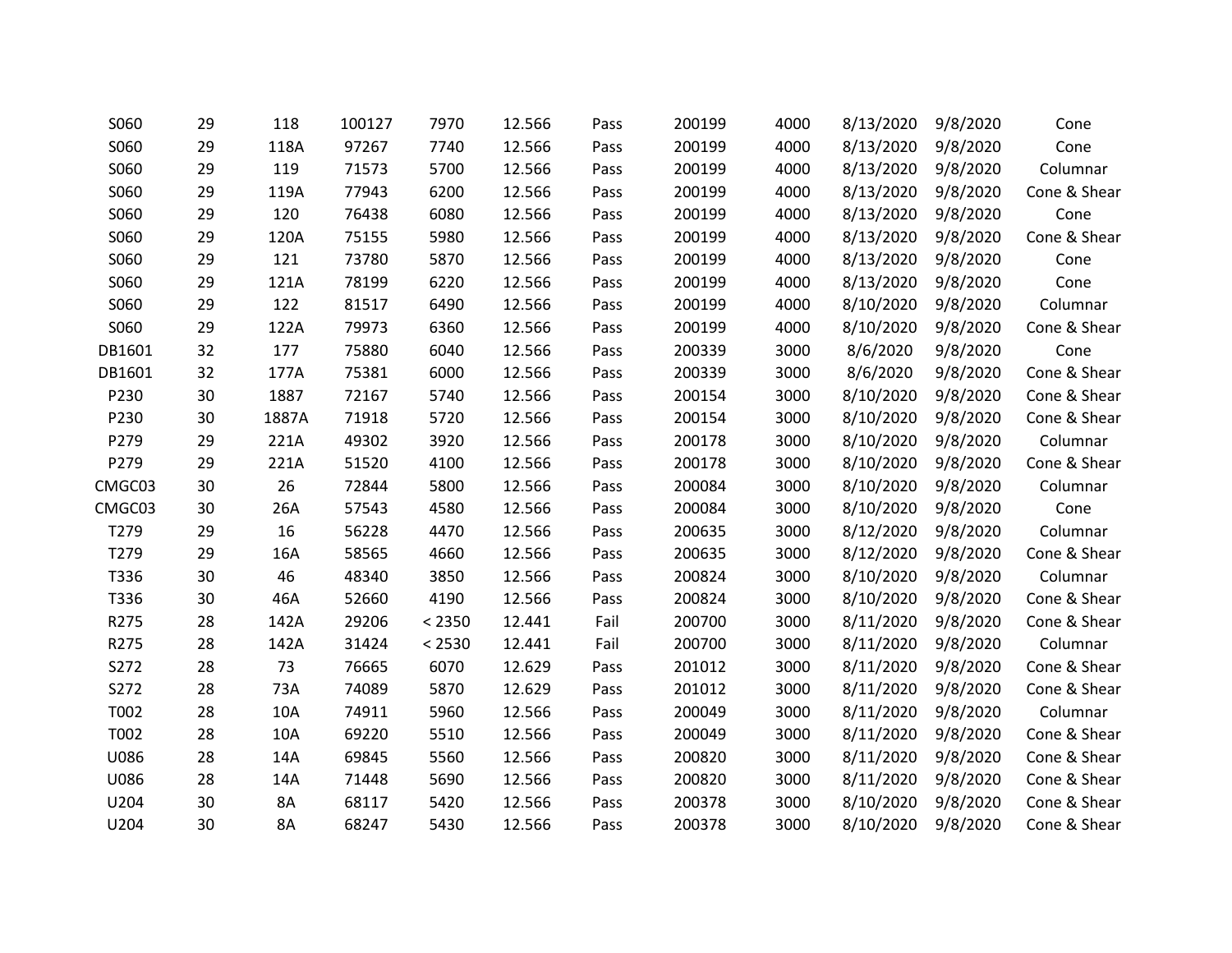| U204        | 28 | <b>9A</b>      | 57211  | 4550   | 12.566 | Pass | 200378 | 3000 | 8/11/2020 | 9/8/2020 | Cone & Shear  |
|-------------|----|----------------|--------|--------|--------|------|--------|------|-----------|----------|---------------|
| U204        | 28 | <b>9A</b>      | 60663  | 4830   | 12.566 | Pass | 200378 | 3000 | 8/11/2020 | 9/8/2020 | Cone          |
| <b>S338</b> | 28 | 72             | 58027  | 4620   | 12.566 | Pass | 200337 | 3000 | 8/11/2020 | 9/8/2020 | Columnar      |
| <b>S338</b> | 28 | 72A            | 55411  | 4410   | 12.566 | Pass | 200337 | 3000 | 8/11/2020 | 9/8/2020 | Columnar      |
| S202        | 30 | 228            | 47501  | < 3780 | 12.566 | Fail | 200753 | 4000 | 8/10/2020 | 9/8/2020 | Cone & Shear  |
| S202        | 30 | 228A           | 52144  | 4150   | 12.566 | Pass | 200753 | 4000 | 8/10/2020 | 9/8/2020 | <none></none> |
| S202        | 30 | 229            | 77871  | 6200   | 12.566 | Pass | 200147 | 3000 | 8/10/2020 | 9/8/2020 | Columnar      |
| S202        | 30 | 229A           | 74520  | 5930   | 12.566 | Pass | 200147 | 3000 | 8/10/2020 | 9/8/2020 | Cone & Shear  |
| S202        | 28 | 230            | 45214  | 3600   | 12.566 | Pass | 200150 | 3000 | 8/11/2020 | 9/8/2020 | Cone & Shear  |
| S202        | 28 | 230A           | 45311  | 3610   | 12.566 | Pass | 200150 | 3000 | 8/11/2020 | 9/8/2020 | Cone          |
| R273        | 28 | 186            | 62051  | 4940   | 12.566 | Pass | 200256 | 3000 | 8/11/2020 | 9/8/2020 | Cone & Shear  |
| R273        | 28 | 186A           | 61575  | 4900   | 12.566 | Pass | 200256 | 3000 | 8/11/2020 | 9/8/2020 | Cone & Shear  |
| T932        | 30 | 29             | 62131  | 4940   | 12.566 | Pass | 200178 | 3000 | 8/10/2020 | 9/8/2020 | Cone & Shear  |
| T932        | 30 | 29             | 73938  | 5880   | 12.566 | Pass | 200178 | 3000 | 8/10/2020 | 9/8/2020 | Cone & Shear  |
| T932        | 28 | 30             | 57843  | 4600   | 12.566 | Pass | 200178 | 3000 | 8/11/2020 | 9/8/2020 | Cone          |
| T932        | 28 | 30A            | 61832  | 4920   | 12.566 | Pass | 200178 | 3000 | 8/11/2020 | 9/8/2020 | Cone & Split  |
| T336        | 28 | 70             | 198274 | 15780  | 12.566 | Pass | 200724 | 9000 | 8/11/2020 | 9/8/2020 | Cone & Shear  |
| T336        | 28 | 70A            | 190375 | 15150  | 12.566 | Pass | 200724 | 9000 | 8/11/2020 | 9/8/2020 | Cone          |
| T336        | 28 | 71             | 194468 | 15480  | 12.566 | Pass | 200724 | 9000 | 8/11/2020 | 9/8/2020 | Cone          |
| T336        | 28 | 71A            | 180476 | 14360  | 12.566 | Pass | 200724 | 9000 | 8/11/2020 | 9/8/2020 | Cone & Shear  |
| T336        | 28 | 72             | 183215 | 14580  | 12.566 | Pass | 200724 | 9000 | 8/11/2020 | 9/8/2020 | Cone          |
| T336        | 28 | 72A            | 179450 | 14280  | 12.566 | Pass | 200724 | 9000 | 8/11/2020 | 9/8/2020 | Cone          |
| P230        | 28 | 1883           | 65891  | 5240   | 12.566 | Pass | 200154 | 3000 | 8/11/2020 | 9/8/2020 | Cone & Shear  |
| P230        | 28 | 1883A          | 63017  | 5010   | 12.566 | Pass | 200154 | 3000 | 8/11/2020 | 9/8/2020 | Columnar      |
| 230         | 29 | 1885           | 51165  | 4110   | 12.441 | Pass | 200154 | 3000 | 8/10/2020 | 9/8/2020 | Cone & Shear  |
| 230         | 29 | 1885A          | 48856  | 3930   | 12.441 | Pass | 200154 | 3000 | 8/10/2020 | 9/8/2020 | Cone & Shear  |
| P230        | 29 | 1886           | 69178  | 5510   | 12.566 | Pass | 200154 | 3000 | 8/10/2020 | 9/8/2020 | Columnar      |
| P230        | 29 | 1886A          | 69285  | 5510   | 12.566 | Pass | 200154 | 3000 | 8/10/2020 | 9/8/2020 | Cone          |
| T397        | 29 | 15             | 71967  | 5730   | 12.566 | Pass | 200721 | 3000 | 8/10/2020 | 9/8/2020 | Cone & Shear  |
| T397        | 29 | 15A            | 73944  | 5880   | 12.566 | Pass | 200721 | 3000 | 8/10/2020 | 9/8/2020 | Cone & Shear  |
| U048        | 29 | V <sub>3</sub> | 65721  | 5230   | 12.566 | Pass | 200945 | 3000 | 8/10/2020 | 9/8/2020 | Cone          |
| U048        | 29 | 3A             | 64708  | 5150   | 12.566 | Pass | 200945 | 3000 | 8/10/2020 | 9/8/2020 | Cone & Shear  |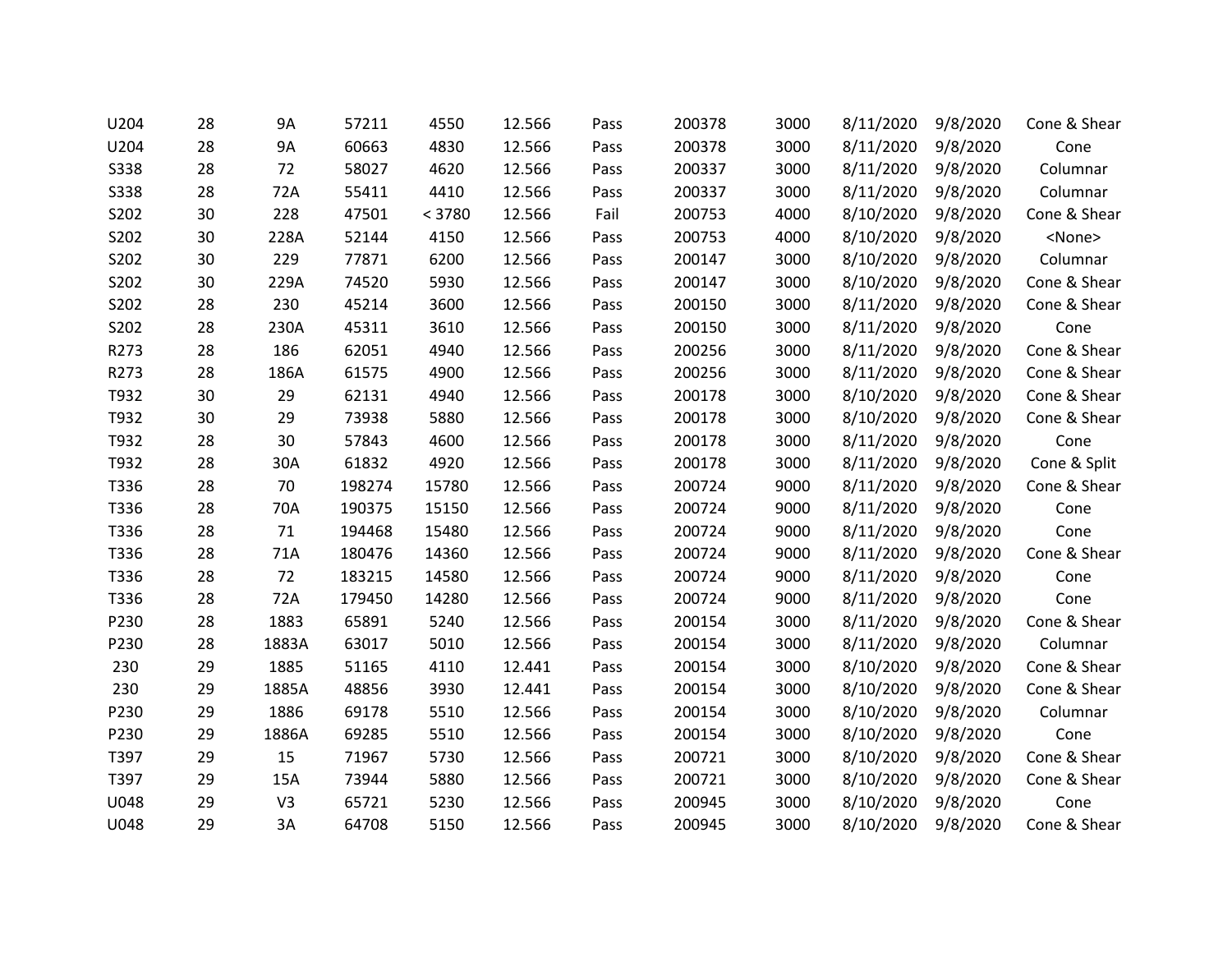| U048   | 28 | V <sub>4</sub> | 87511 | 6960 | 12.566 | Pass | 200945 | 3000 | 8/11/2020 | 9/8/2020 | Cone         |
|--------|----|----------------|-------|------|--------|------|--------|------|-----------|----------|--------------|
| U048   | 28 | 4A             | 78582 | 6250 | 12.566 | Pass | 200945 | 3000 | 8/11/2020 | 9/8/2020 | Columnar     |
| DB1801 | 29 | 257            | 76904 | 6120 | 12.566 | Pass | 200916 | 4000 | 8/10/2020 | 9/8/2020 | Cone & Shear |
| DB1801 | 29 | 257A           | 78696 | 6260 | 12.566 | Pass | 200916 | 4000 | 8/10/2020 | 9/8/2020 | Columnar     |
| DB1801 | 28 | 258            | 45546 | 3620 | 12.566 | Pass | 200821 | 3000 | 8/11/2020 | 9/8/2020 | Cone & Shear |
| DB1801 | 28 | 258A           | 49241 | 3920 | 12.566 | Pass | 200821 | 3000 | 8/11/2020 | 9/8/2020 | Cone & Shear |
| T389   | 31 | 3              | 62897 | 5030 | 12.504 | Pass | 200933 | 3000 | 8/8/2020  | 9/8/2020 | Columnar     |
| T389   | 31 | 3A             | 60613 | 4850 | 12.504 | Pass | 200933 | 3000 | 8/8/2020  | 9/8/2020 | Cone         |
| 121515 | 28 | 36             | 55749 | 4440 | 12.566 | Pass | 200063 | 3000 | 8/11/2020 | 9/8/2020 | Columnar     |
| 121515 | 28 | 36A            | 57482 | 4570 | 12.566 | Pass | 200063 | 3000 | 8/11/2020 | 9/8/2020 | Columnar     |
| 121525 | 29 | 6              | 60519 | 4860 | 12.441 | Pass | 200049 | 3000 | 8/10/2020 | 9/8/2020 | Cone         |
| 121525 | 29 | 6A             | 64467 | 5130 | 12.566 | Pass | 200049 | 3000 | 8/10/2020 | 9/8/2020 | Cone & Shear |
| P230   | 28 | 1891           | 70635 | 5620 | 12.566 | Pass | 200154 | 3000 | 8/11/2020 | 9/8/2020 | Cone         |
| P230   | 28 | 1891A          | 69454 | 5530 | 12.566 | Pass | 200154 | 3000 | 8/11/2020 | 9/8/2020 | Columnar     |
| S202   | 8  | 244B           | 49509 | 3940 | 12.566 | Pass | 200150 | 3000 | 8/31/2020 | 9/8/2020 | Cone & Shear |
| S202   | 8  | 244B           | 50106 | 3990 | 12.566 | Pass | 200150 | 3000 | 8/31/2020 | 9/8/2020 | Cone & Shear |
| T365   | 28 | 5A             | 71416 | 5680 | 12.566 | Pass | 200954 | 3000 | 8/11/2020 | 9/8/2020 | Columnar     |
| T365   | 28 | 5A             | 80063 | 6370 | 12.566 | Pass | 200954 | 3000 | 8/11/2020 | 9/8/2020 | Cone & Shear |
| R279   | 4  | 229B           | 57174 | 4550 | 12.566 | Pass | 201053 | 3000 | 9/4/2020  | 9/8/2020 | Cone & Shear |
| R279   | 4  | 229B           | 55958 | 4450 | 12.566 | Pass | 201053 | 3000 | 9/4/2020  | 9/8/2020 | Columnar     |
| R279   | 4  | 229C           | 56848 | 4520 | 12.566 | Pass | 201053 | 3000 | 9/4/2020  | 9/8/2020 | Cone & Shear |
| R279   | 4  | 229C           | 55990 | 4460 | 12.566 | Pass | 201053 | 3000 | 9/4/2020  | 9/8/2020 | Cone         |
| 119913 | 29 | 9A             | 56742 | 4520 | 12.566 | Pass | 200999 | 3000 | 8/11/2020 | 9/9/2020 | Cone         |
| 119913 | 29 | <b>9B</b>      | 54727 | 4360 | 12.566 | Pass | 200999 | 3000 | 8/11/2020 | 9/9/2020 | Cone & Shear |
| T925   | 29 | 17             | 96522 | 7680 | 12.566 | Pass | 200833 | 3000 | 8/11/2020 | 9/9/2020 | Cone         |
| T925   | 29 | 17A            | 90235 | 7180 | 12.566 | Pass | 200833 | 3000 | 8/11/2020 | 9/9/2020 | Columnar     |
| S060   | 29 | 609            | 79432 | 6320 | 12.566 | Pass | 200196 | 3000 | 8/11/2020 | 9/9/2020 | Columnar     |
| S060   | 29 | 609A           | 77222 | 6150 | 12.566 | Pass | 200196 | 3000 | 8/11/2020 | 9/9/2020 | Cone & Shear |
| S060   | 29 | 610            | 57715 | 4590 | 12.566 | Pass | 200196 | 3000 | 8/11/2020 | 9/9/2020 | Columnar     |
| S060   | 29 | 610A           | 59427 | 4730 | 12.566 | Pass | 200196 | 3000 | 8/11/2020 | 9/9/2020 | Columnar     |
| S060   | 28 | 611            | 80565 | 6410 | 12.566 | Pass | 200196 | 3000 | 8/12/2020 | 9/9/2020 | Cone         |
| S060   | 28 | 611A           | 78675 | 6260 | 12.566 | Pass | 200196 | 3000 | 8/12/2020 | 9/9/2020 | Cone & Shear |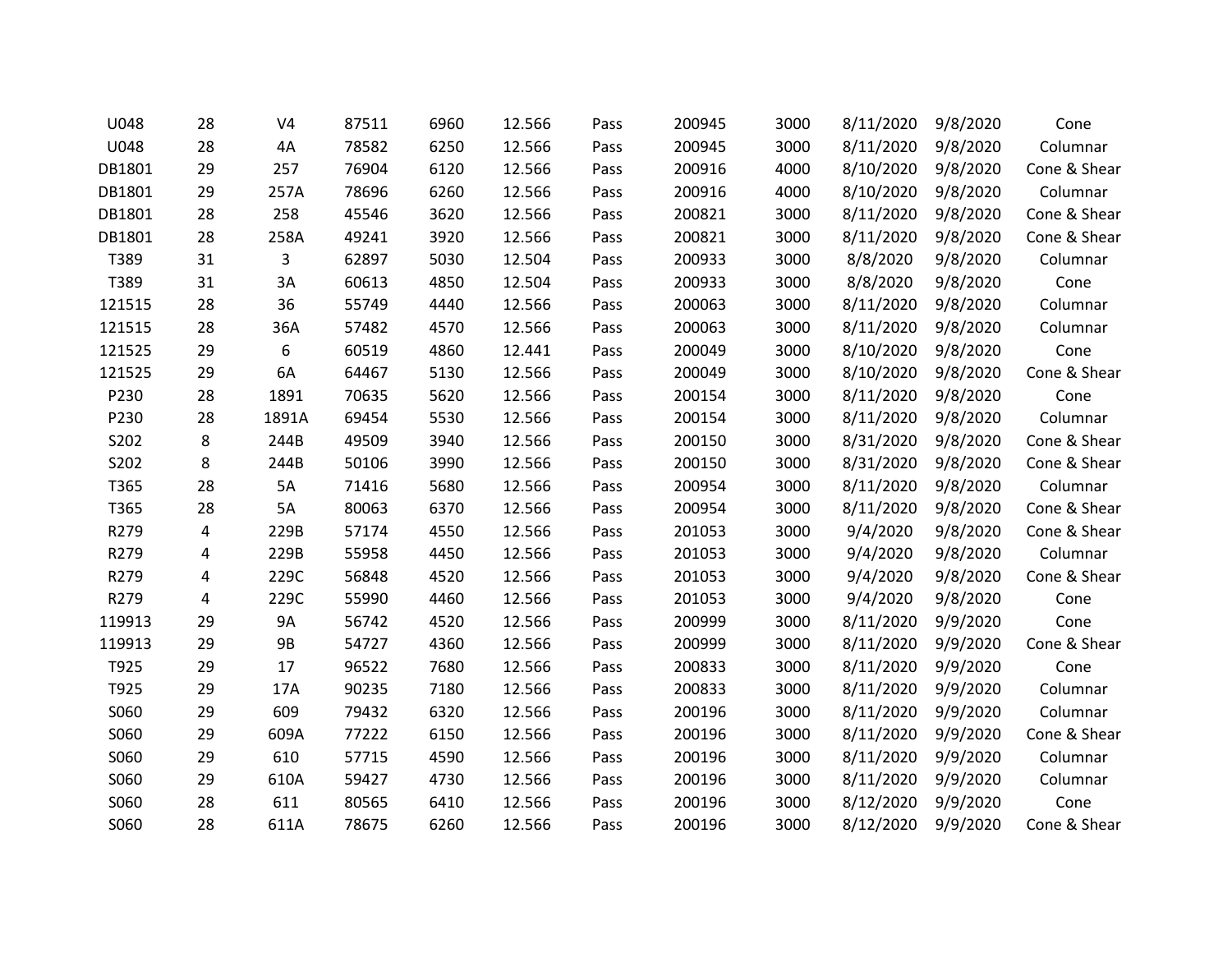| T930   | 29 | 49    | 57224 | 4550 | 12.566 | Pass | 200401  | 3000 | 8/11/2020 | 9/9/2020 | Columnar     |
|--------|----|-------|-------|------|--------|------|---------|------|-----------|----------|--------------|
| T930   | 29 | 49A   | 51930 | 4130 | 12.566 | Pass | 200401  | 3000 | 8/11/2020 | 9/9/2020 | Cone & Shear |
| T388   | 29 | 20    | 71111 | 5660 | 12.566 | Pass | 200161  | 3000 | 8/11/2020 | 9/9/2020 | Cone & Shear |
| T388   | 29 | 20A   | 67113 | 5340 | 12.566 | Pass | 200161  | 3000 | 8/11/2020 | 9/9/2020 | Cone & Shear |
| P230   | 29 | 1888  | 57590 | 4580 | 12.566 | Pass | 200154  | 3000 | 8/11/2020 | 9/9/2020 | Cone         |
| P230   | 29 | 1888A | 61827 | 4920 | 12.566 | Pass | 200154  | 3000 | 8/11/2020 | 9/9/2020 | Columnar     |
| P230   | 29 | 1889  | 65730 | 5230 | 12.566 | Pass | 200382  | 3000 | 8/11/2020 | 9/9/2020 | Columnar     |
| P230   | 29 | 1889A | 65107 | 5180 | 12.566 | Pass | 200382  | 3000 | 8/11/2020 | 9/9/2020 | Cone & Shear |
| P230   | 29 | 1890  | 49484 | 3940 | 12.566 | Pass | 200154  | 3000 | 8/11/2020 | 9/9/2020 | Cone & Shear |
| P230   | 29 | 1890A | 52250 | 4160 | 12.566 | Pass | 200154  | 3000 | 8/11/2020 | 9/9/2020 | Cone         |
| P230   | 28 | 1892  | 55572 | 4420 | 12.566 | Pass | 200154  | 3000 | 8/12/2020 | 9/9/2020 | Cone & Shear |
| P230   | 28 | 1892A | 56659 | 4510 | 12.566 | Pass | 200154  | 3000 | 8/12/2020 | 9/9/2020 | Cone & Shear |
| R279   | 29 | 222A  | 63342 | 5040 | 12.566 | Pass | 200178  | 3000 | 8/11/2020 | 9/9/2020 | Cone & Shear |
| R279   | 29 | 222A  | 59798 | 4760 | 12.566 | Pass | 200178  | 3000 | 8/11/2020 | 9/9/2020 | Cone & Shear |
| R279   | 28 | 223A  | 54514 | 4340 | 12.566 | Pass | 200178  | 3000 | 8/12/2020 | 9/9/2020 | Cone & Shear |
| R279   | 28 | 223A  | 56601 | 4500 | 12.566 | Pass | 200178  | 3000 | 8/12/2020 | 9/9/2020 | Cone         |
| CMGC03 | 29 | 27    | 73026 | 5730 | 12.756 | Pass | 200392  | 3000 | 8/11/2020 | 9/9/2020 | Cone & Shear |
| CMGC03 | 29 | 27A   | 77620 | 6090 | 12.756 | Pass | 200392  | 3000 | 8/11/2020 | 9/9/2020 | Cone & Shear |
| S298   | 29 | 110   | 59644 | 4700 | 12.692 | Pass | 200819  | 3000 | 8/11/2020 | 9/9/2020 | Cone & Shear |
| S298   | 29 | 110A  | 62001 | 4930 | 12.566 | Pass | 200819  | 3000 | 8/11/2020 | 9/9/2020 | Cone         |
| S298   | 28 | 109   | 64269 | 5110 | 12.566 | Pass | 200819  | 3000 | 8/11/2020 | 9/9/2020 | Cone & Shear |
| S298   | 28 | 109A  | 63660 | 5070 | 12.566 | Pass | 200819  | 3000 | 8/11/2020 | 9/9/2020 | Cone         |
| S298   | 29 | 108   | 73717 | 5870 | 12.566 | Pass | 200819  | 3000 | 8/11/2020 | 9/9/2020 | Columnar     |
| S298   | 29 | 108A  | 73072 | 5810 | 12.566 | Pass | 200819  | 3000 | 8/11/2020 | 9/9/2020 | Cone         |
| T011   | 29 | 54    | 54408 | 4400 | 12.379 | Pass | 200763  | 3000 | 8/11/2020 | 9/9/2020 | Cone         |
| T011   | 29 | 54A   | 55498 | 4480 | 12.379 | Pass | 200763  | 3000 | 8/11/2020 | 9/9/2020 | Columnar     |
| T011   | 28 | 55    | 71074 | 5660 | 12.566 | Pass | 200763  | 3000 | 8/12/2020 | 9/9/2020 | Columnar     |
| T011   | 28 | 55A   | 74305 | 5910 | 12.566 | Pass | 200763  | 3000 | 8/12/2020 | 9/9/2020 | Cone         |
| U046   | 28 | 5     | 51994 | 4140 | 12.566 | Pass | 200169  | 3000 | 8/12/2020 | 9/9/2020 | Columnar     |
| U046   | 28 | 5A    | 50952 | 4050 | 12.566 | Pass | 200169  | 3000 | 8/12/2020 | 9/9/2020 | Columnar     |
| 106077 | 28 | 64A   | 96676 | 7650 | 12.629 | Pass | 1535449 | 4000 | 8/12/2020 | 9/9/2020 | Cone & Shear |
| 106077 | 28 | 64A   | 97130 | 7690 | 12.629 | Pass | 1535449 | 4000 | 8/12/2020 | 9/9/2020 | Cone         |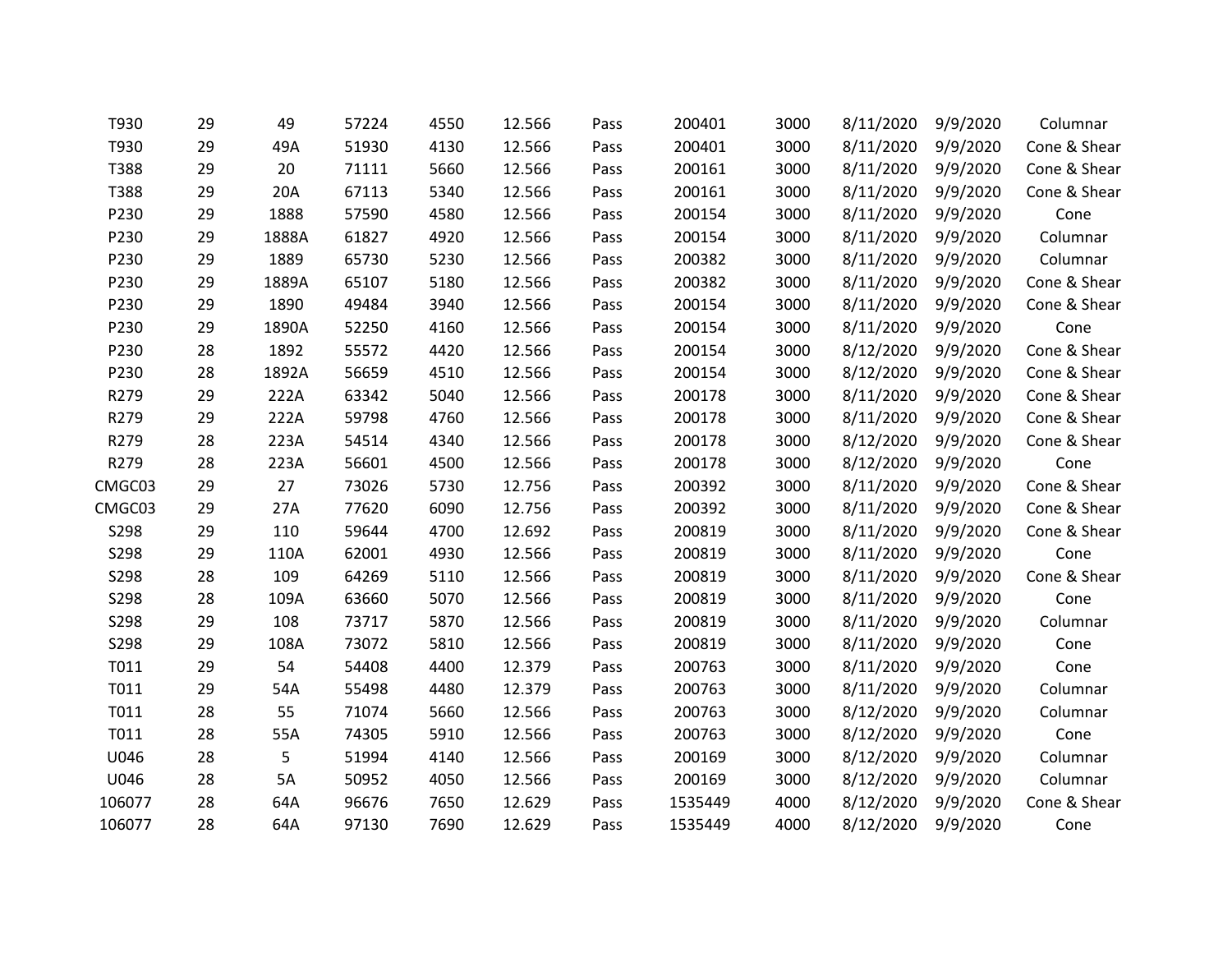| 106077 | 28 | 65A       | 79351  | 6310  | 12.566 | Pass | 200286    | 3000 | 8/12/2020 | 9/9/2020 | Columnar     |
|--------|----|-----------|--------|-------|--------|------|-----------|------|-----------|----------|--------------|
| 106077 | 28 | 65A       | 74897  | 5960  | 12.566 | Pass | 200286    | 3000 | 8/12/2020 | 9/9/2020 | Cone & Shear |
| 119913 | 28 | 10A       | 66645  | 5300  | 12.566 | Pass | 200999    | 3000 | 8/12/2020 | 9/9/2020 | Cone         |
| 119913 | 28 | 10B       | 70352  | 5600  | 12.566 | Pass | 200999    | 3000 | 8/12/2020 | 9/9/2020 | Cone & Split |
| 125186 | 29 | 25        | 65905  | 5240  | 12.566 | Pass | 200065/67 | 3000 | 8/11/2020 | 9/9/2020 | Cone         |
| 125186 | 29 | 25A       | 59757  | 4760  | 12.566 | Pass | 200065/67 | 3000 | 8/11/2020 | 9/9/2020 | Cone         |
| 125186 | 28 | 26        | 61771  | 4920  | 12.566 | Pass | 200065/67 | 3000 | 8/12/2020 | 9/9/2020 | Cone & Shear |
| 125186 | 28 | 26A       | 62711  | 4990  | 12.566 | Pass | 200065/67 | 3000 | 8/12/2020 | 9/9/2020 | Cone         |
| Q029   | 29 | 535A      | 59242  | 4710  | 12.566 | Pass | 201012    | 3000 | 8/11/2020 | 9/9/2020 | Cone & Shear |
| Q029   | 29 | 535A      | 59370  | 4720  | 12.566 | Pass | 201012    | 3000 | 8/11/2020 | 9/9/2020 | Columnar     |
| S272   | 28 | 74        | 66308  | 5220  | 12.692 | Pass | 201012    | 3000 | 8/12/2020 | 9/9/2020 | Cone & Shear |
| S272   | 28 | 74A       | 67263  | 5300  | 12.692 | Pass | 201012    | 3000 | 8/12/2020 | 9/9/2020 | Cone & Shear |
| T103   | 28 | 31A       | 73171  | 5820  | 12.566 | Pass | 200218    | 3000 | 8/12/2020 | 9/9/2020 | Cone         |
| T103   | 28 | 31A       | 73508  | 5850  | 12.566 | Pass | 200218    | 3000 | 8/12/2020 | 9/9/2020 | Cone & Shear |
| T013   | 28 | 32A       | 67015  | 5330  | 12.566 | Pass | 200218    | 3000 | 8/12/2020 | 9/9/2020 | Cone & Shear |
| T013   | 28 | 32A       | 69316  | 5520  | 12.566 | Pass | 200218    | 3000 | 8/12/2020 | 9/9/2020 | Cone & Shear |
| T079   | 28 | 173A      | 59563  | 4740  | 12.566 | Pass | 200065    | 3000 | 8/12/2020 | 9/9/2020 | Cone & Shear |
| T079   | 28 | 173A      | 59401  | 4730  | 12.566 | Pass | 200065    | 3000 | 8/12/2020 | 9/9/2020 | Columnar     |
| U017   | 28 | 4A        | 79841  | 6320  | 12.629 | Pass | 200831    | 3000 | 8/12/2020 | 9/9/2020 | Cone         |
| U017   | 28 | 4A        | 80505  | 6370  | 12.629 | Pass | 200831    | 3000 | 8/12/2020 | 9/9/2020 | Cone         |
| U017   | 29 | <b>7A</b> | 54665  | 4350  | 12.566 | Pass | 200203    | 3000 | 8/11/2020 | 9/9/2020 | Columnar     |
| U017   | 29 | 7A        | 53738  | 4280  | 12.566 | Pass | 200203    | 3000 | 8/11/2020 | 9/9/2020 | Columnar     |
| U204   | 28 | 10A       | 68460  | 5450  | 12.566 | Pass | 200378    | 3000 | 8/12/2020 | 9/9/2020 | Cone & Shear |
| U204   | 28 | 10A       | 65378  | 5200  | 12.566 | Pass | 200378    | 3000 | 8/12/2020 | 9/9/2020 | Cone & Shear |
| T336   | 28 | 67        | 189089 | 15050 | 12.566 | Pass | 200724    | 9000 | 8/12/2020 | 9/9/2020 | Cone         |
| T336   | 28 | 67A       | 195881 | 15590 | 12.566 | Pass | 200724    | 9000 | 8/12/2020 | 9/9/2020 | Cone         |
| T336   | 28 | 9737      | 200737 | 15820 | 12.692 | Pass | 200724    | 9000 | 8/12/2020 | 9/9/2020 | Cone         |
| T336   | 28 | 68A       | 195616 | 15410 | 12.692 | Pass | 200724    | 9000 | 8/12/2020 | 9/9/2020 | Cone         |
| T336   | 28 | 69        | 191542 | 15240 | 12.566 | Pass | 200724    | 9000 | 8/12/2020 | 9/9/2020 | Cone         |
| T336   | 28 | 69A       | 187033 | 14880 | 12.566 | Pass | 200724    | 9000 | 8/12/2020 | 9/9/2020 | Cone         |
| P230   | 28 | 1893      | 64486  | 5160  | 12.504 | Pass | 200154    | 3000 | 8/12/2020 | 9/9/2020 | Cone         |
| P230   | 28 | 1893A     | 64810  | 5180  | 12.504 | Pass | 200154    | 3000 | 8/12/2020 | 9/9/2020 | Cone & Shear |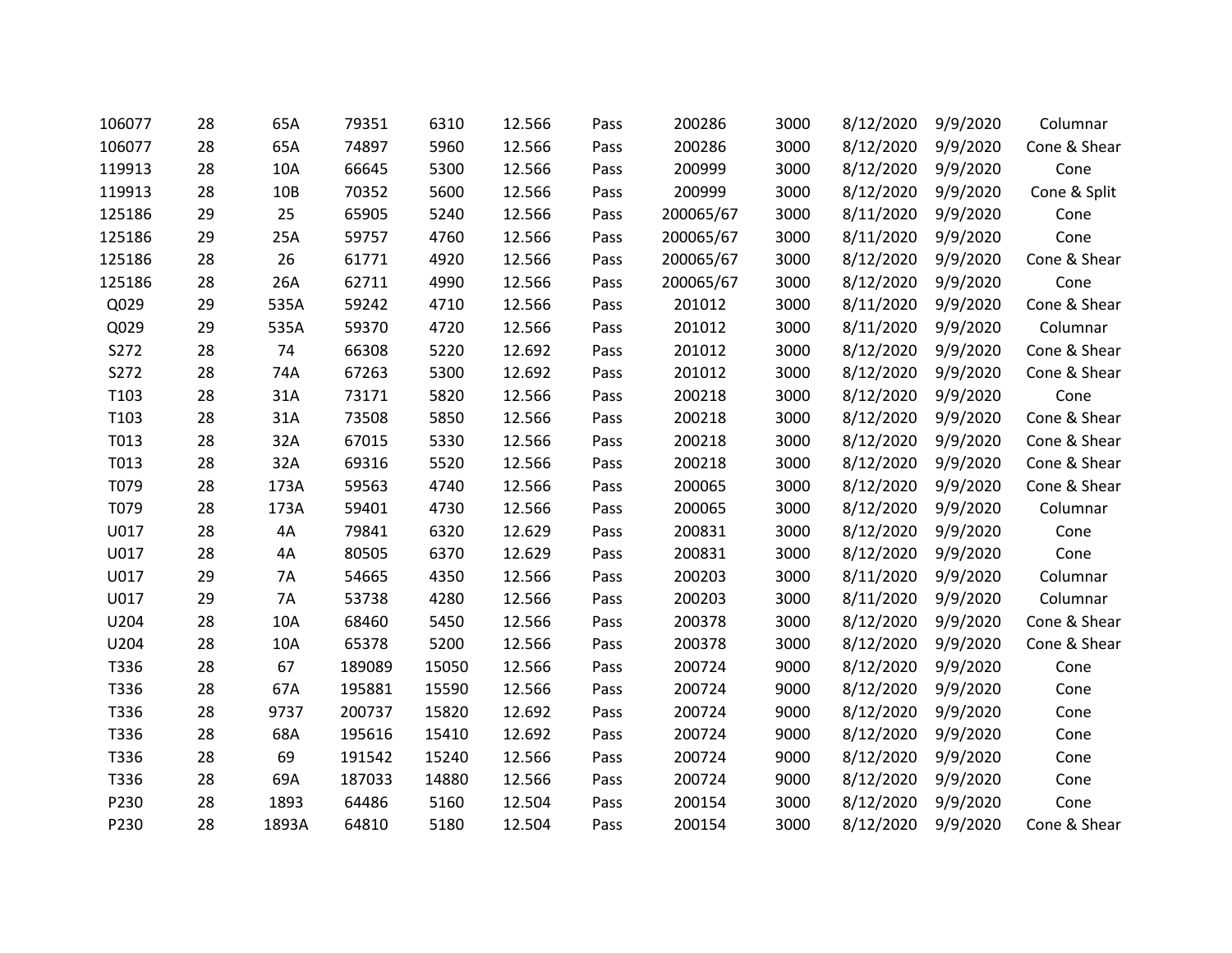| S182        | 28             | 41   | 82227  | 6540   | 12.566 | Pass | 200327 | 3000 | 8/12/2020 | 9/9/2020            | Cone         |
|-------------|----------------|------|--------|--------|--------|------|--------|------|-----------|---------------------|--------------|
| S182        | 28             | 41A  | 56829  | 4520   | 12.566 | Pass | 200327 | 3000 | 8/12/2020 | 9/9/2020            | Cone & Shear |
| DB1801      | 28             | 259  | 93694  | 7460   | 12.566 | Pass | 200392 | 3000 | 8/12/2020 | 9/9/2020            | Cone         |
| DB1801      | 28             | 259A | 95608  | 7610   | 12.566 | Pass | 200392 | 3000 | 8/12/2020 | 9/9/2020            | Cone         |
| DB1801      | 28             | 260  | 103274 | 8300   | 12.441 | Pass | 200392 | 3000 | 8/12/2020 | 9/9/2020            | Cone         |
| DB1801      | 28             | 260A | 102956 | 8280   | 12.441 | Pass | 200392 | 3000 | 8/12/2020 | 9/9/2020            | Cone         |
| T023        | 28             | 27A  | 77875  | 6200   | 12.566 | Pass | 201012 | 3000 | 8/12/2020 | 9/9/2020            | Cone & Shear |
| T023        | 28             | 27A  | 81005  | 6450   | 12.566 | Pass | 201012 | 3000 | 8/12/2020 | 9/9/2020            | Cone         |
| T211        | 28             | 34   | 56602  | 4500   | 12.566 | Pass |        | 3000 | 8/12/2020 | 9/9/2020            | Cone & Split |
| T211        | 28             | 34A  | 58656  | 4670   | 12.566 | Pass |        | 3000 | 8/12/2020 | 9/9/2020            | Cone & Shear |
| S127        | 28             | 221  | 85485  | 6800   | 12.566 | Pass | 200040 | 3000 | 8/12/2020 | 9/9/2020            | Cone         |
| S127        | 28             | 221A | 82263  | 6550   | 12.566 | Pass | 200040 | 3000 | 8/12/2020 | 9/9/2020            | Cone         |
| P079        | 29             | 484  | 70915  | 5640   | 12.566 | Pass | 200260 | 3000 | 8/11/2020 | 9/9/2020            | Cone & Shear |
| P079        | 29             | 484A | 60566  | 4820   | 12.566 | Pass | 200260 | 3000 | 8/11/2020 | 9/9/2020            | Cone & Shear |
| <b>S338</b> | 9              | 225B | 61647  | 4910   | 12.566 | Pass | 200337 | 3000 | 8/31/2020 | 9/9/2020            | Cone         |
| <b>S338</b> | 9              | 225C | 67247  | 5350   | 12.566 | Pass | 200337 | 3000 | 8/31/2020 | 9/9/2020            | Cone & Shear |
| <b>S338</b> | $\overline{7}$ | 810B | 52407  | 4170   | 12.566 | Pass |        | 4000 | 9/2/2020  | 9/9/2020            | Cone & Shear |
| <b>S338</b> | $\overline{7}$ | 810C | 52356  | 4170   | 12.566 | Pass |        | 4000 | 9/2/2020  | 9/9/2020            | Columnar     |
| <b>S338</b> | $\overline{7}$ | 811B | 50286  | 4000   | 12.566 | Pass | 200331 | 4000 | 9/2/2020  | 9/9/2020            | Cone & Shear |
| <b>S338</b> | $\overline{7}$ | 811C | 51736  | 4120   | 12.566 | Pass | 200331 | 4000 | 9/2/2020  | 9/9/2020            | Cone & Shear |
| <b>S338</b> | $\overline{7}$ | 812B | 51108  | 4070   | 12.566 | Pass | 200331 | 4000 | 9/2/2020  | 9/9/2020            | Cone & Shear |
| <b>S338</b> | $\overline{7}$ | 812C | 56201  | 4470   | 12.566 | Pass | 200331 | 4000 | 9/2/2020  | 9/9/2020            | Cone & Shear |
| <b>S338</b> | $\overline{7}$ | 813B | 56866  | 4530   | 12.566 | Pass | 200331 | 4000 | 9/2/2020  | 9/9/2020            | Cone & Shear |
| <b>S338</b> | $\overline{7}$ | 813C | 57142  | 4550   | 12.566 | Pass | 200331 | 4000 | 9/2/2020  | 9/9/2020            | Cone         |
| <b>S338</b> | 7              | 814B | 50701  | 4030   | 12.566 | Pass | 200331 | 4000 | 9/2/2020  | 9/9/2020            | Cone & Shear |
| <b>S338</b> | $\overline{7}$ | 814C | 49777  | < 3960 | 12.566 | Fail | 200331 | 4000 | 9/2/2020  | 9/9/2020            | Cone & Shear |
| T925        | 28             | 18   | 67947  | 5410   | 12.566 | Pass | 200833 | 3000 | 8/13/2020 | 9/10/2020           | Cone & Split |
| T925        | 28             | 18A  | 69492  | 5530   | 12.566 | Pass | 200833 | 3000 | 8/13/2020 | 9/10/2020           | Cone         |
| S060        | 28             | 612  | 79424  | 6320   | 12.566 | Pass | 200196 | 3000 | 8/13/2020 | 9/10/2020           | Cone         |
| S060        | 28             | 612A | 76784  | 6110   | 12.566 | Pass | 200196 | 3000 | 8/13/2020 | 9/10/2020           | Columnar     |
| T 388       | 28             | 21   | 68928  | 5490   | 12.566 | Pass | 200161 | 3000 | 8/13/2020 | 9/10/2020           | Columnar     |
| T 388       | 28             | 21A  | 68356  | 5440   | 12.566 | Pass | 200161 | 3000 |           | 8/13/2020 9/10/2020 | Columnar     |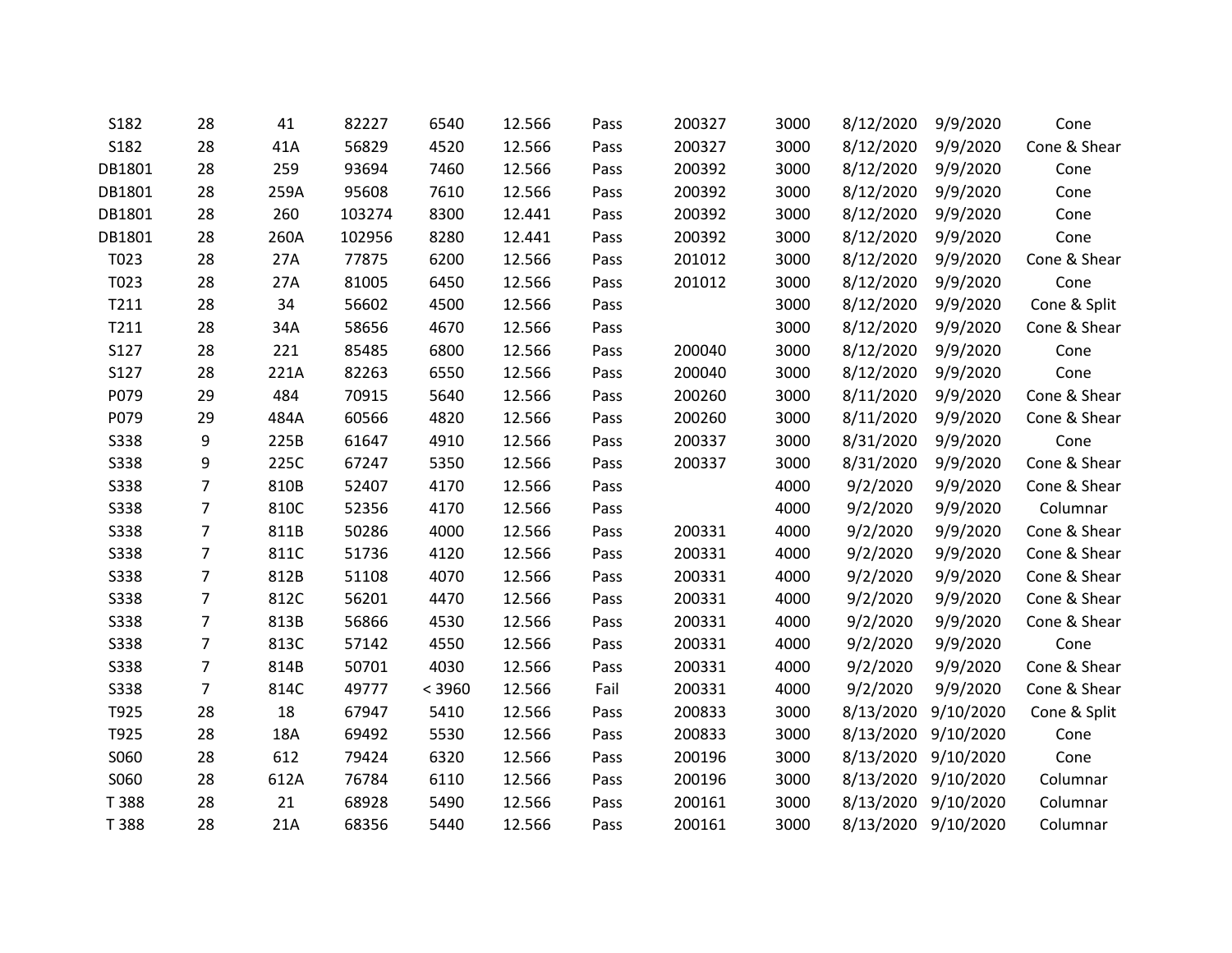| R279   | 28 | 224A          | 44340 | 3530   | 12.566 | Pass | 200178 | 3000 |           | 8/13/2020 9/10/2020 | Columnar     |
|--------|----|---------------|-------|--------|--------|------|--------|------|-----------|---------------------|--------------|
| R279   | 28 | 224A          | 46715 | 3720   | 12.566 | Pass | 200178 | 3000 |           | 8/13/2020 9/10/2020 | Cone         |
| R279   | 28 | 225A          | 73558 | 5850   | 12.566 | Pass | 200406 | 3000 |           | 8/13/2020 9/10/2020 | Cone & Shear |
| R279   | 28 | 225A          | 76635 | 6100   | 12.566 | Pass | 200406 | 3000 |           | 8/13/2020 9/10/2020 | Cone & Shear |
| CMGC03 | 28 | 28            | 49878 | 3970   | 12.566 | Pass | 200392 | 3000 | 8/13/2020 | 9/10/2020           | Cone & Shear |
| CMGC03 | 28 | 28A           | 51721 | 4120   | 12.566 | Pass | 200392 | 3000 |           | 8/13/2020 9/10/2020 | Cone & Shear |
| CMGC03 | 28 | 30            | 60364 | 4800   | 12.566 | Pass | 200084 | 3000 |           | 8/13/2020 9/10/2020 | Columnar     |
| CMGC03 | 28 | 30A           | 58956 | 4690   | 12.566 | Pass | 200084 | 3000 |           | 8/13/2020 9/10/2020 | Cone         |
| S300   | 28 | 32            | 52052 | 4140   | 12.566 | Pass | 200150 | 3000 |           | 8/13/2020 9/10/2020 | Cone & Shear |
| S300   | 28 | 32A           | 53107 | 4230   | 12.566 | Pass | 200150 | 3000 | 8/13/2020 | 9/10/2020           | Cone & Shear |
| T279   | 28 | 17            | 36338 | < 2890 | 12.566 | Fail | 200635 | 3000 | 8/13/2020 | 9/10/2020           | Columnar     |
| T279   | 28 | 17A           | 37440 | < 2980 | 12.566 | Fail | 200635 | 3000 |           | 8/13/2020 9/10/2020 | Cone         |
| T920   | 28 | 25            | 49367 | 3930   | 12.566 | Pass | 200232 | 3000 | 8/13/2020 | 9/10/2020           | Cone & Split |
| T920   | 28 | 25A           | 44411 | 3530   | 12.566 | Pass | 200232 | 3000 |           | 8/13/2020 9/10/2020 | Cone & Shear |
| U046   | 28 | 6             | 54756 | 4360   | 12.566 | Pass | 200169 | 3000 |           | 8/13/2020 9/10/2020 | Columnar     |
| U046   | 28 | 6A            | 55929 | 4450   | 12.566 | Pass | 200169 | 3000 | 8/13/2020 | 9/10/2020           | Cone & Shear |
| U140   | 28 | 8             | 49770 | 3960   | 12.566 | Pass | 200232 | 3000 |           | 8/13/2020 9/10/2020 | Cone & Shear |
| U140   | 28 | 8A            | 49803 | 3960   | 12.566 | Pass | 200232 | 3000 |           | 8/13/2020 9/10/2020 | Cone & Shear |
| T013   | 28 | 33A           | 59156 | 4730   | 12.504 | Pass | 200218 | 3000 |           | 8/13/2020 9/10/2020 | Columnar     |
| T013   | 28 | 33A           | 58900 | 4710   | 12.504 | Pass | 200218 | 3000 |           | 8/13/2020 9/10/2020 | Cone & Shear |
| T013   | 28 | 34A           | 66633 | 5300   | 12.566 | Pass | 200218 | 3000 |           | 8/13/2020 9/10/2020 | Columnar     |
| T013   | 28 | 34A           | 69452 | 5530   | 12.566 | Pass | 200218 | 3000 | 8/13/2020 | 9/10/2020           | Cone & Shear |
| T013   | 28 | 35A           | 74655 | 5940   | 12.566 | Pass | 200218 | 3000 |           | 8/13/2020 9/10/2020 | Cone & Shear |
| T013   | 28 | 35A           | 73613 | 5860   | 12.566 | Pass | 200218 | 3000 |           | 8/13/2020 9/10/2020 | Columnar     |
| T332   | 28 | 3Z            | 72549 | 5770   | 12.566 | Pass | 200479 | 3000 |           | 8/13/2020 9/10/2020 | Cone & Shear |
| T332   | 28 | $3\mathsf{Z}$ | 75856 | 6040   | 12.566 | Pass | 200479 | 3000 |           | 8/13/2020 9/10/2020 | Cone & Shear |
| U087   | 28 | 9             | 71033 | 5600   | 12.692 | Pass | 200317 | 3000 | 8/13/2020 | 9/10/2020           | Columnar     |
| U087   | 28 | <b>9A</b>     | 66661 | 5250   | 12.692 | Pass | 200317 | 3000 | 8/13/2020 | 9/10/2020           | Columnar     |
| U204   | 28 | 11            | 52943 | 4190   | 12.629 | Pass | 200378 | 3000 |           | 8/13/2020 9/10/2020 | Cone & Shear |
| U204   | 28 | 11A           | 50012 | 3960   | 12.629 | Pass | 200378 | 3000 | 8/13/2020 | 9/10/2020           | Cone & Shear |
| R273   | 28 | 187           | 64163 | 5110   | 12.566 | Pass | 200256 | 3000 |           | 8/13/2020 9/10/2020 | Cone & Shear |
| R273   | 28 | 187A          | 60151 | 4790   | 12.566 | Pass | 200256 | 3000 |           | 8/13/2020 9/10/2020 | Cone         |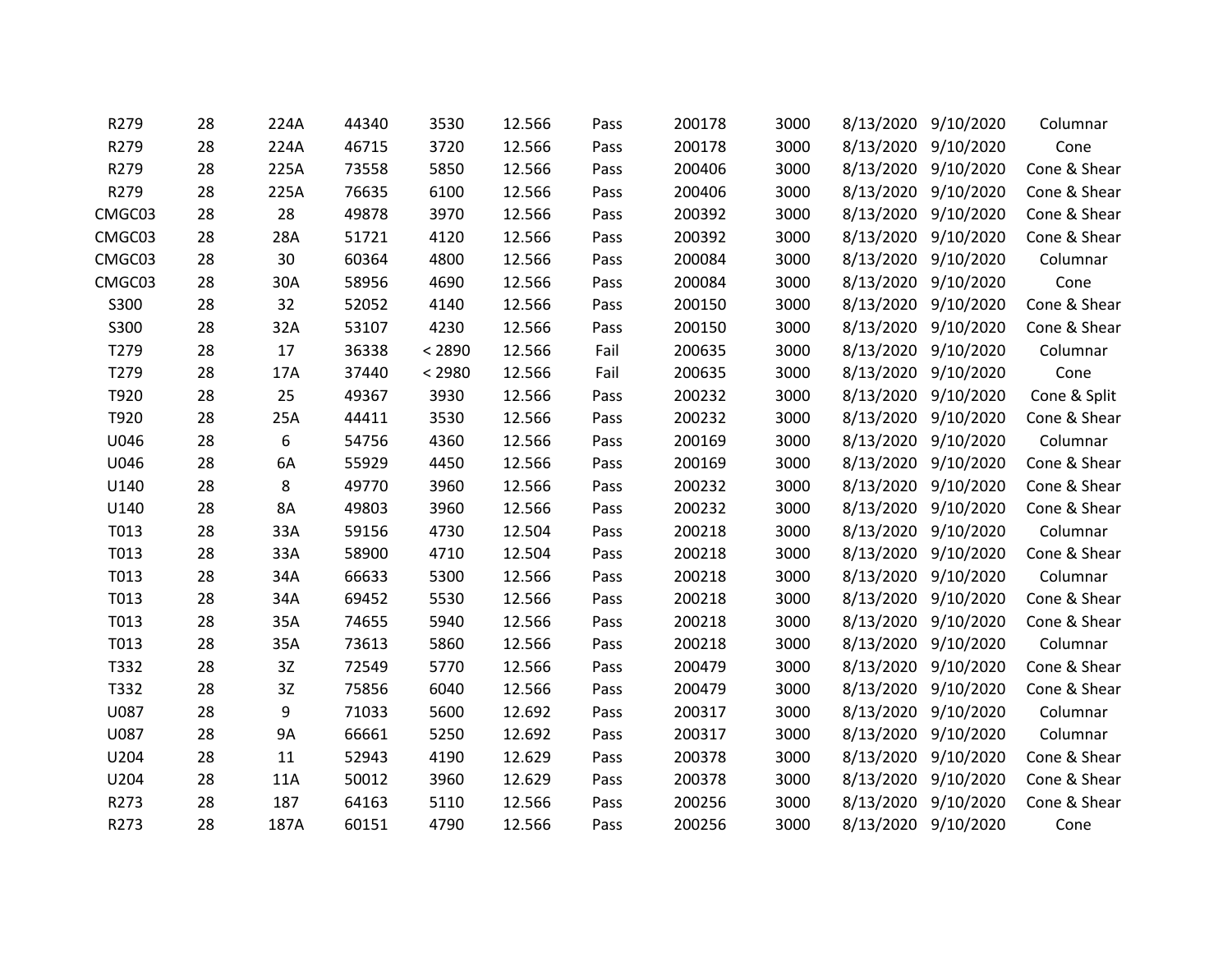| 150101 | 28 | 23A            | 59194  | 4710 | 12.566 | Pass | 17518              | 3000    | 8/13/2020 | 9/10/2020           | Cone & Shear |
|--------|----|----------------|--------|------|--------|------|--------------------|---------|-----------|---------------------|--------------|
| 150101 | 28 | 23B            | 56939  | 4530 | 12.566 | Pass | 17518              | 3000    |           | 8/13/2020 9/10/2020 | Columnar     |
| P230   | 28 | 1894           | 66645  | 5300 | 12.566 | Pass | 200154             | 3000    |           | 8/13/2020 9/10/2020 | Columnar     |
| P230   | 28 | 1894A          | 68508  | 5450 | 12.566 | Pass | 200154             | 3000    | 8/13/2020 | 9/10/2020           | Cone & Shear |
| P230   | 28 | 1895           | 74120  | 5900 | 12.566 | Pass | 200382             | 4000    | 8/13/2020 | 9/10/2020           | Columnar     |
| P230   | 28 | 1895A          | 75681  | 6020 | 12.566 | Pass | 200382             | 4000    |           | 8/13/2020 9/10/2020 | Columnar     |
| P230   | 28 | 1896           | 54838  | 4360 | 12.566 | Pass | 200154             | 3000    | 8/13/2020 | 9/10/2020           | Cone & Shear |
| P230   | 28 | 1896A          | 54958  | 4370 | 12.566 | Pass | 200154             | 3000    |           | 8/13/2020 9/10/2020 | Cone & Split |
| S182   | 28 | 42             | 81663  | 6500 | 12.566 | Pass | 200327             | 3000    |           | 8/13/2020 9/10/2020 | Columnar     |
| S182   | 28 | 42A            | 81699  | 6500 | 12.566 | Pass | 200327             | 3000    | 8/13/2020 | 9/10/2020           | Cone         |
| T279   | 28 | 18             | 46805  | 3720 | 12.566 | Pass | 200635             | 3000    | 8/13/2020 | 9/10/2020           | Cone         |
| T279   | 28 | 18A            | 47735  | 3800 | 12.566 | Pass | 200635             | 3000    |           | 8/13/2020 9/10/2020 | Cone         |
| T397   | 28 | 16             | 79616  | 6340 | 12.566 | Pass | 200721             | 3000    | 8/13/2020 | 9/10/2020           | Columnar     |
| T397   | 28 | 16A            | 75609  | 6020 | 12.566 | Pass | 200721             | 3000    |           | 8/13/2020 9/10/2020 | Columnar     |
| U048   | 29 | V <sub>5</sub> | 74791  | 5950 | 12.566 | Pass | 200339             | 3000    |           | 8/12/2020 9/10/2020 | Cone & Shear |
| U048   | 29 | 5A             | 70918  | 5640 | 12.566 | Pass | 200339             | 3000    | 8/12/2020 | 9/10/2020           | Cone & Shear |
| U048   | 28 | V <sub>6</sub> | 73804  | 5870 | 12.566 | Pass | 200339             | 3000    | 8/13/2020 | 9/10/2020           | Cone & Shear |
| U048   | 28 | 6A             | 72211  | 5750 | 12.566 | Pass | 200339             | 3000    | 8/13/2020 | 9/10/2020           | Cone & Shear |
| DB1801 | 28 | 261            | 114967 | 9150 | 12.566 | Pass | 200392             | 3000    | 8/13/2020 | 9/10/2020           | Cone         |
| DB1801 | 28 | 261A           | 111768 | 8890 | 12.566 | Pass | 200392             | 3000    |           | 8/13/2020 9/10/2020 | Columnar     |
| DB1801 | 28 | 262            | 67619  | 5380 | 12.566 | Pass | <b>GROUT MIXER</b> | on site | 8/13/2020 | 9/10/2020           | Cone & Split |
| DB1801 | 28 | 262A           | 68066  | 5420 | 12.566 | Pass | <b>GROUT MIXER</b> | on site | 8/13/2020 | 9/10/2020           | Cone & Split |
| DB1801 | 28 | 263            | 81576  | 6490 | 12.566 | Pass | 200392             | 3000    |           | 8/13/2020 9/10/2020 | Cone & Shear |
| DB1801 | 28 | 263A           | 74693  | 5940 | 12.566 | Pass | 200392             | 3000    | 8/13/2020 | 9/10/2020           | Columnar     |
| T023   | 28 | 28A            | 69296  | 5510 | 12.566 | Pass | 201012             | 3000    | 8/13/2020 | 9/10/2020           | Cone         |
| T023   | 28 | 28A            | 70641  | 5620 | 12.566 | Pass | 201012             | 3000    |           | 8/13/2020 9/10/2020 | Columnar     |
| T332   | 28 | 3              | 81894  | 6520 | 12.566 | Pass | 200479             | 3000    | 8/13/2020 | 9/10/2020           | Cone         |
| T332   | 28 | 3A             | 82294  | 6550 | 12.566 | Pass | 200479             | 3000    | 8/13/2020 | 9/10/2020           | Cone & Shear |
| T365   | 28 | 7A             | 72135  | 5770 | 12.504 | Pass | 200954             | 3000    |           | 8/13/2020 9/10/2020 | Cone & Shear |
| T365   | 28 | 7A             | 75478  | 6040 | 12.504 | Pass | 200954             | 3000    | 8/13/2020 | 9/10/2020           | Columnar     |
| S127   | 28 | 222            | 69391  | 5520 | 12.566 | Pass | 200040             | 3000    | 8/13/2020 | 9/10/2020           | Columnar     |
| S127   | 28 | 222A           | 70876  | 5640 | 12.566 | Pass | 200040             | 3000    |           | 8/13/2020 9/10/2020 | Cone         |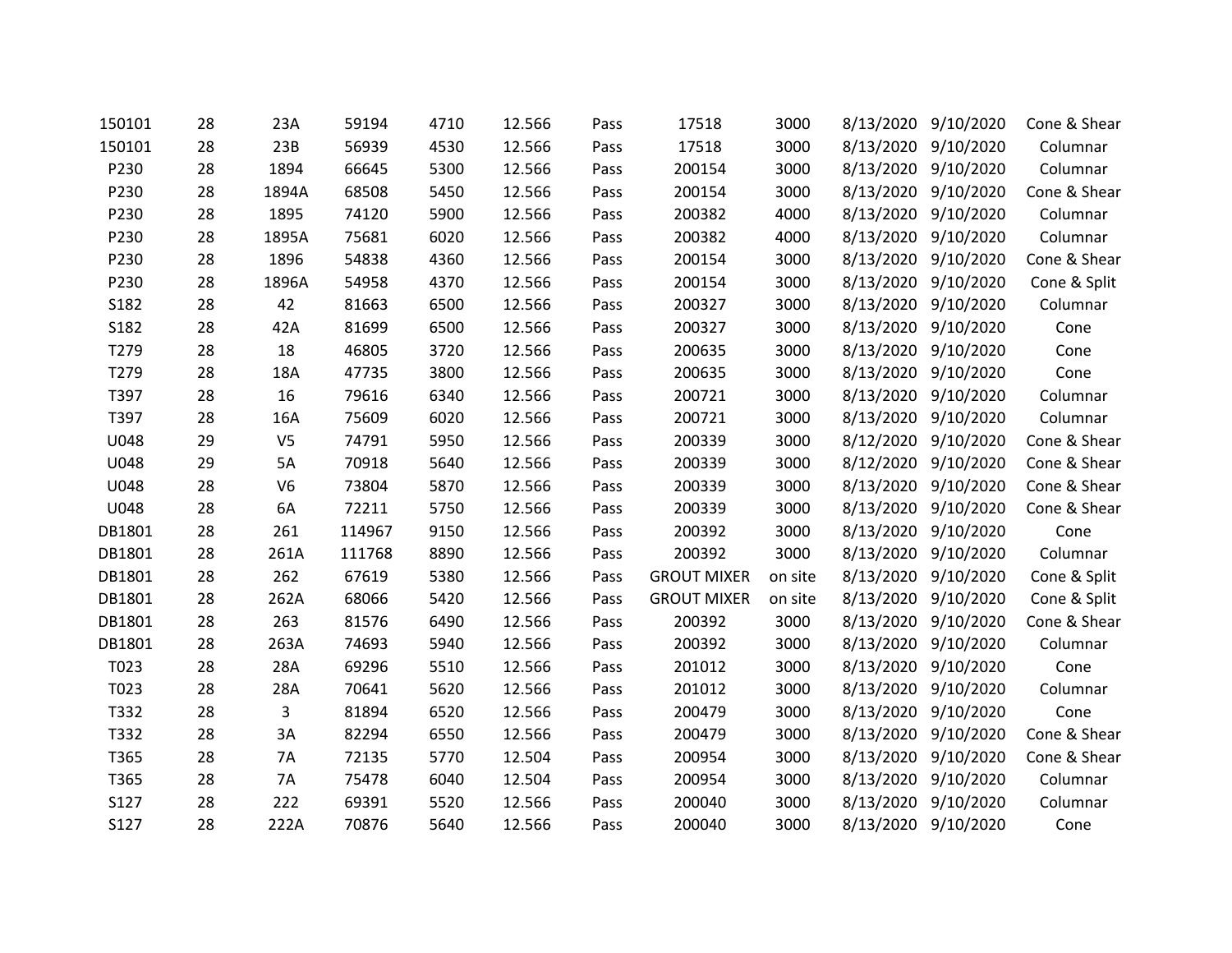| R279        | 28 | 226A  | 70386  | 5600 | 12.566 | Pass | 200178         | 3000 |          | 8/13/2020 9/10/2020 | Cone         |
|-------------|----|-------|--------|------|--------|------|----------------|------|----------|---------------------|--------------|
| R279        | 28 | 226A  | 67346  | 5360 | 12.566 | Pass | 200178         | 3000 |          | 8/13/2020 9/10/2020 | Cone & Shear |
| S127        | 13 | 231B  | 74467  | 5930 | 12.566 | Pass | 200531         | 3000 |          | 8/28/2020 9/10/2020 | Cone         |
| S127        | 13 | 231C  | 74410  | 5920 | 12.566 | Pass | 200531         | 3000 |          | 8/28/2020 9/10/2020 | Cone         |
| S127        | 9  | 232B  | 62396  | 4970 | 12.566 | Pass | 200531         | 3000 | 9/1/2020 | 9/10/2020           | Cone & Shear |
| <b>S127</b> | 9  | 232C  | 63515  | 5050 | 12.566 | Pass | 200531         | 3000 | 9/1/2020 | 9/10/2020           | Cone         |
| S060        | 28 | 613   | 82674  | 6580 | 12.566 | Pass | 200196         | 3000 |          | 8/14/2020 9/11/2020 | Cone & Shear |
| S060        | 28 | 613A  | 78770  | 6270 | 12.566 | Pass | 200196         | 3000 |          | 8/14/2020 9/11/2020 | Cone         |
| T925        | 28 | 19    | 77379  | 6160 | 12.566 | Pass | 200833         | 3000 |          | 8/14/2020 9/11/2020 | Columnar     |
| T925        | 28 | 19A   | 77707  | 6150 | 12.629 | Pass | 200833         | 3000 |          | 8/14/2020 9/11/2020 | Cone         |
| DB1601      | 28 | 178   | 66761  | 5310 | 12.566 | Pass | <b>BAG MIX</b> | 3000 |          | 8/14/2020 9/11/2020 | Cone & Shear |
| DB1601      | 28 | 178A  | 73045  | 5810 | 12.566 | Pass | <b>BAG MIX</b> | 3000 |          | 8/14/2020 9/11/2020 | Columnar     |
| 119913      | 28 | 11A   | 76108  | 6060 | 12.566 | Pass | 200999         | 3000 |          | 8/14/2020 9/11/2020 | Cone         |
| 119913      | 28 | 11B   | 74155  | 5900 | 12.566 | Pass | 200999         | 3000 |          | 8/14/2020 9/11/2020 | Cone & Shear |
| Q029        | 28 | 536A  | 73131  | 5820 | 12.566 | Pass | 201012         | 3000 |          | 8/14/2020 9/11/2020 | Cone & Shear |
| Q029        | 28 | 536A  | 68139  | 5420 | 12.566 | Pass | 201012         | 3000 |          | 8/14/2020 9/11/2020 | Columnar     |
| Q030        | 28 | 445A  | 69413  | 5520 | 12.566 | Pass | 200359         | 3000 |          | 8/14/2020 9/11/2020 | Cone & Shear |
| Q030        | 28 | 445A  | 66481  | 5290 | 12.566 | Pass | 200359         | 3000 |          | 8/14/2020 9/11/2020 | Cone         |
| T369        | 28 | 25A   | 71464  | 5690 | 12.566 | Pass | 200630         | 3000 |          | 8/14/2020 9/11/2020 | Columnar     |
| T369        | 28 | 25A   | 73225  | 5830 | 12.566 | Pass | 200630         | 3000 |          | 8/14/2020 9/11/2020 | Columnar     |
| U087        | 28 | 10    | 79305  | 6310 | 12.566 | Pass | 200317         | 3000 |          | 8/14/2020 9/11/2020 | Cone         |
| U087        | 28 | 10A   | 82203  | 6540 | 12.566 | Pass | 200317         | 3000 |          | 8/14/2020 9/11/2020 | Columnar     |
| <b>S338</b> | 28 | 800   | 56706  | 4510 | 12.566 | Pass | 200875         | 3000 |          | 8/14/2020 9/11/2020 | Cone         |
| <b>S338</b> | 28 | 800   | 51706  | 4110 | 12.566 | Pass | 200875         | 4000 |          | 8/14/2020 9/11/2020 | Cone & Shear |
| T378        | 28 | 3     | 54564  | 4340 | 12.566 | Pass | 200178         | 3000 |          | 8/14/2020 9/11/2020 | Cone & Shear |
| T378        | 28 | 3A    | 58653  | 4670 | 12.566 | Pass | 200178         | 3000 |          | 8/14/2020 9/11/2020 | Cone         |
| S202        | 28 | 231   | 131400 | 4650 | 28.274 | Pass | 200699         | 3000 |          | 8/14/2020 9/11/2020 | Cone & Shear |
| S202        | 28 | 231A  | 127816 | 4520 | 28.274 | Pass | 200699         | 3000 |          | 8/14/2020 9/11/2020 | Columnar     |
| P230        | 28 | 1897  | 49649  | 3950 | 12.566 | Pass | 200154         | 3000 |          | 8/14/2020 9/11/2020 | Cone         |
| P230        | 28 | 1897A | 51620  | 4110 | 12.566 | Pass | 200154         | 3000 |          | 8/14/2020 9/11/2020 | Columnar     |
| CMGC03      | 28 | 29    | 83619  | 6650 | 12.566 | Pass | 200392         | 3000 |          | 8/14/2020 9/11/2020 | Cone & Shear |
| CMGC03      | 28 | 29A   | 84558  | 6730 | 12.566 | Pass | 200392         | 3000 |          | 8/14/2020 9/11/2020 | Cone & Shear |